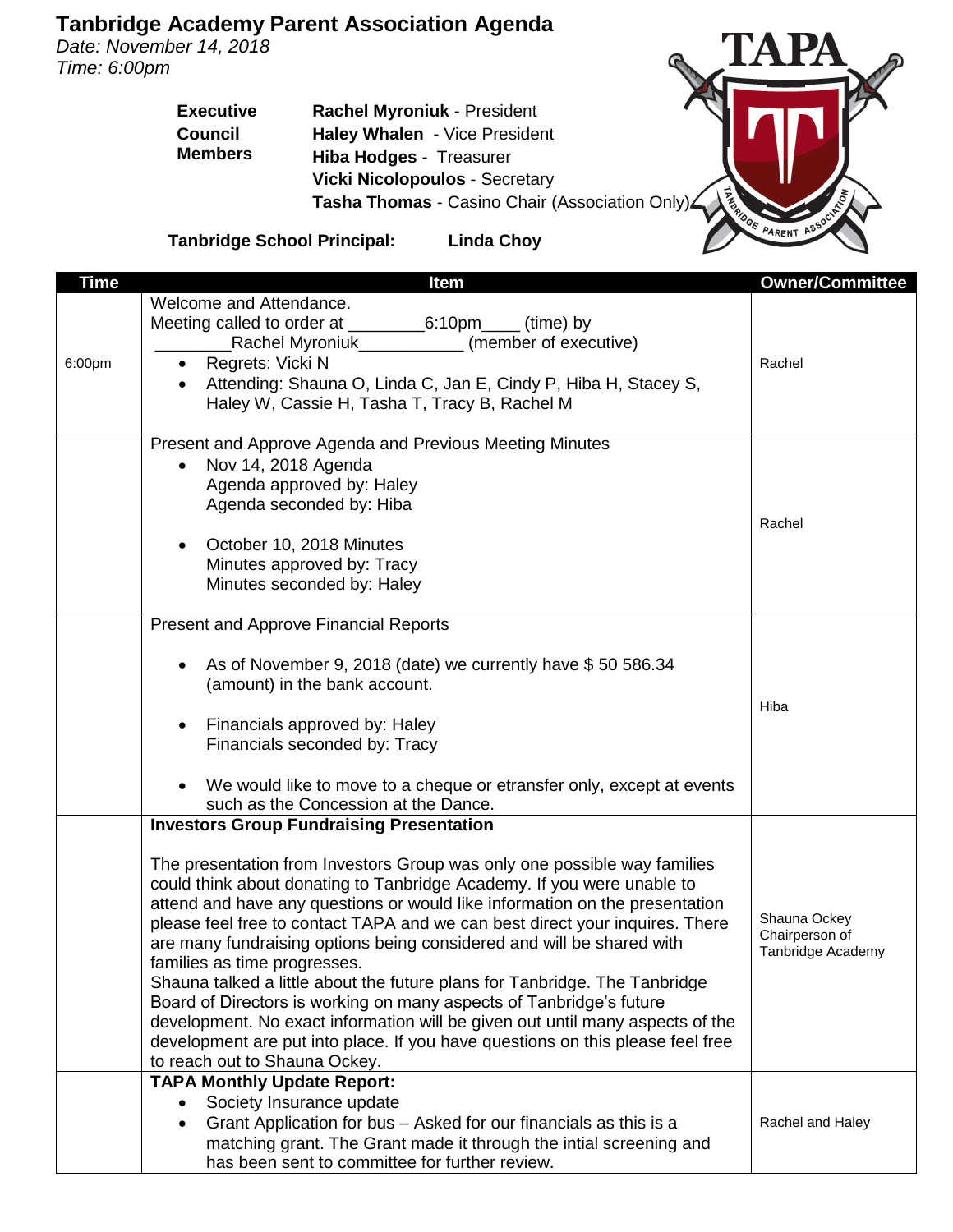## **Tanbridge Academy Parent Association Agenda**

*Date: November 14, 2018 Time: 6:00pm*

| Halloween Dance – had approximately 40 families participate. The<br>dance raised \$523.50. (\$405 - \$60 paid to DJ + \$178.50 concession)<br>Thanks to all the families that helped. Special thanks to the families<br>that donated concession items to keep the costs down, Hodges,<br>Tice's, and Glenn families. Thanks to Cardel and Jared Prete for<br>lending us their speakers. This was also a huge help in keeping our<br>costs low.<br>Teacher Interview Potluck – another SignUp genius will be sent out.<br>Volunteer opportunities with the school<br>Bulletin boards (creating boards around the school)<br>Storage room cleanup (need a couple volunteers to clean out storage<br>room across from office. This will take a few hours)<br>Volunteer basket (We will coordinate a basket in the office, of work<br>teachers require help with, this will be for parents who want to come<br>into the school and volunteer)                                                                                                                                                                                                                                                                                                                                                                                                                                      |                                       |
|--------------------------------------------------------------------------------------------------------------------------------------------------------------------------------------------------------------------------------------------------------------------------------------------------------------------------------------------------------------------------------------------------------------------------------------------------------------------------------------------------------------------------------------------------------------------------------------------------------------------------------------------------------------------------------------------------------------------------------------------------------------------------------------------------------------------------------------------------------------------------------------------------------------------------------------------------------------------------------------------------------------------------------------------------------------------------------------------------------------------------------------------------------------------------------------------------------------------------------------------------------------------------------------------------------------------------------------------------------------------------------|---------------------------------------|
| <b>TAPA Fundraising Committee Report:</b><br>Poker Night canceled due to low ticket sales<br>Online Silent Auction raised \$6 307.00 (63% of goal)<br>$\bullet$<br>Future Fundraising events-Chili Cook-off<br>$\bullet$                                                                                                                                                                                                                                                                                                                                                                                                                                                                                                                                                                                                                                                                                                                                                                                                                                                                                                                                                                                                                                                                                                                                                       | <b>Fundraising Committee</b>          |
| <b>School Report:</b><br>Screenagers for grades 5-9 at Cardel theatre.<br>Mindset Presentation for parents hosted by Shainoor Ali on November<br>28 at 7:00pm<br>Christmas dance show rehearsal for parents at 10:30-11 on Nov 28 in<br>Fitness room<br>Parent teacher interview on Nov 30                                                                                                                                                                                                                                                                                                                                                                                                                                                                                                                                                                                                                                                                                                                                                                                                                                                                                                                                                                                                                                                                                     | School representative -<br>Linda Choy |
| <b>Upcoming Planning and Decisions:</b><br>Parent Teacher Interview Lunch-Haley<br>Monthly TAPA meeting - Dec 12                                                                                                                                                                                                                                                                                                                                                                                                                                                                                                                                                                                                                                                                                                                                                                                                                                                                                                                                                                                                                                                                                                                                                                                                                                                               | Rachel                                |
| <b>Questions from Parents/Roundtable Discussion:</b><br>• Student of the month awards – Informing parents of award winners so<br>they can attend. It is up to parents NOT to tell their child they are<br>receiving this award.<br>Emergency Procedures - Lockdown procedures are practiced 2x per<br>school year, Fire drills practiced 6 times per year. Both communicated<br>to students through an alarm system, different sounds for each.<br>Building security? - When Karen is away from her desk? If you come<br>into the school and Karen happens to be away from her desk, the<br>office door will be locked. Please just knock on the door and if<br>someone is in the office they will come to the door, if not please wait<br>for Karen to return.<br>Time it takes to cash school tuition cheques? - Jan addressed this<br>question. Cheques are handled through Cardel. They deposit them in<br>a timely manner however it is done only two to three times per month.<br>Classroom Parent Rep - We discussed the idea of having one<br>classroom parent rep that can work with the teacher in helping connect<br>with the families in the classroom. Teachers will discuss this idea at<br>their next meeting.<br>The question was raised 'How do we get more families involved in the<br>school?' One possible way being looked into is a refundable volunteer | Rachel                                |